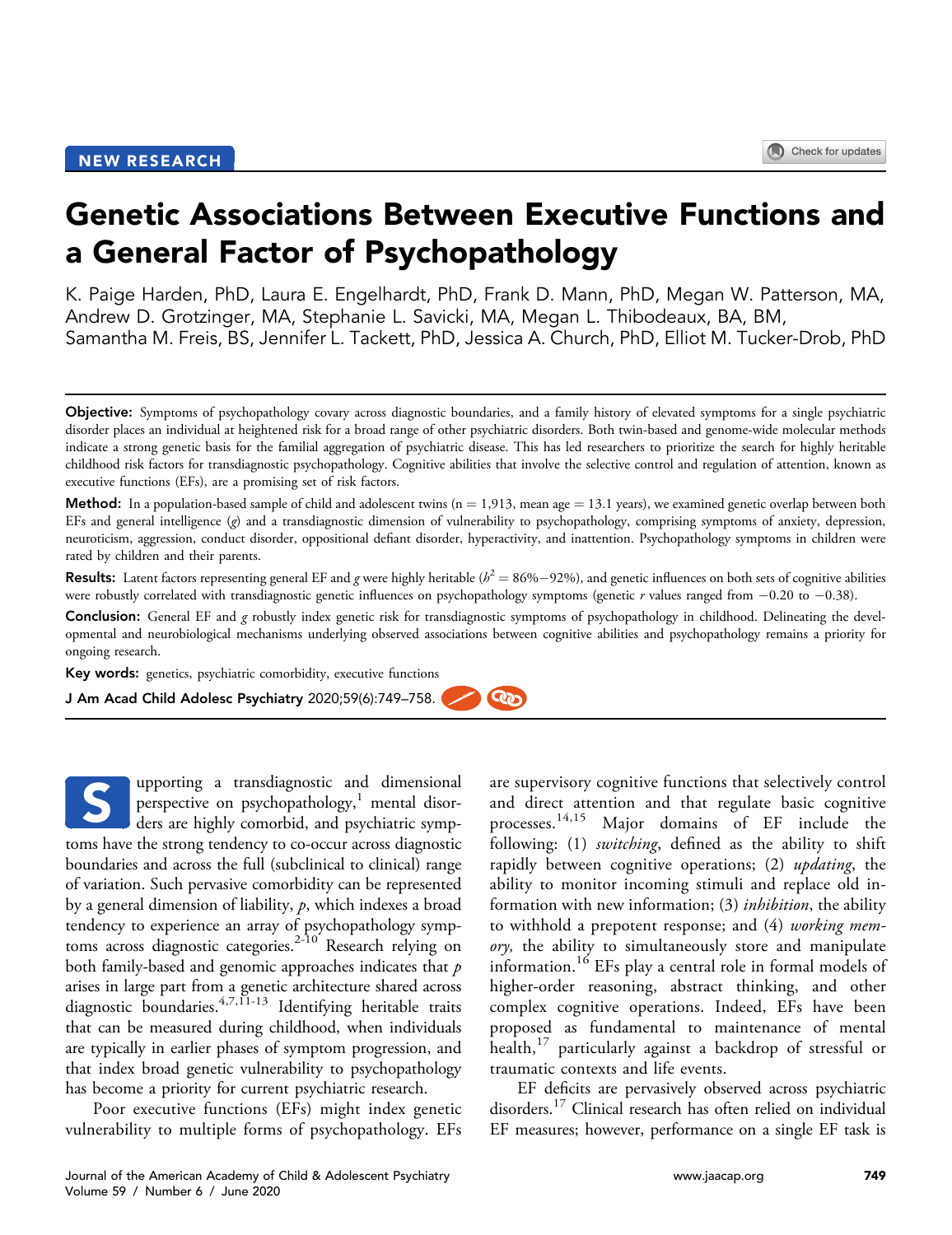influenced by a mixture of both executive and nonexecutive factors—an issue known as the "task impurity" problem.<sup>18</sup> The task impurity problem can be overcome by using latent variable approaches that extract common executive variance from multiple indicators of each EF domain.<sup>[19,20](#page-9-3)</sup> Studies using such an approach have found that multiple EF tests converge on a single, highly heritable factor  $(h^2 >$ 90%).<sup>[19,20](#page-9-3)</sup> Few studies have examined the multidimensional structure of EFs in relation to a broad array of psychiatric symptoms. Nevertheless, research to date is mostly consistent with conceptualizing deficits in general EF as a transdiagnostic risk factor, rather than as a specific vulnerability to any one disorder.[17,21,22](#page-9-1) A notable exception is attention-deficit/ hyperactivity disorder (ADHD), which might be associated with EF deficits even after accounting for comorbid conditions.[23-27](#page-9-4)

Like EF, general intelligence  $(g)$  is broadly related to multiple forms of psychopathology, thus potentially contrib-uting to their comorbidity.<sup>[2,11](#page-8-1)</sup> Moreover, genetic influences on EF substantially overlap with genetic influences on  $g$ , even after accounting for individual differences in more basic cognitive processes, such as speed of information processing.<sup>28</sup> Previous studies have established that both EF and intelligence are correlated with specific forms of psychopathology and with a general  $p$  factor, but it has not yet been established the extent to which EFs and intelligence account for the genetic vulnerability shared across mental disorders or the extent to which cognitive abilities are associated with psychopathology above and beyond shared genetic influences. The current article examines this hypothesis using data from a population-based sample ( $N = 1,913$ ) of child and adolescent twins, aged 8 to 20 years, who participated in in-laboratory studies of cognitive and psychiatric functioning.

## **METHOD**

## **Participants**

The current sample consists of 1,913 twins and multiples from 937 families from the Texas Twin Project,<sup>29</sup> a registry of school-aged twins from the greater Austin and Houston metropolitan areas. Twins and multiples in grades 3 to 12 were identified from public school rosters and invited to participate in one or more ongoing mail-based or laboratorybased studies. All participants were either currently enrolled in grade school or had graduated from high school within the past 3 months but had not yet left home for college or fulltime work. Ages ranged from 7.8 to 20.1 years (mean  $=$ 13.1 years); less than 4% of the sample was over age 18 years. The sample was nearly evenly split by sex (51% male participants, 49% female participants). The sample was racially diverse: 58% of the sample identified as non-Hispanic white, 18% as Hispanic/Latino, 11% as African American, 3% as

Asian/Asian American, and 10% as another or multiple race/ ethnicity. Approximately one-third of families reported having received food stamps or another form of means-tested government assistance at some point since the twins were born.

Of the 937 families, 902 families each had a single pair of twins; 3 families each had 2 sets of twins; 31 families had triplets that each contributed 3 pairwise combinations of individuals; and 1 family had quadruplets that contributed 6 pairwise combinations of individuals, for a total of 1,007 pairs. Zygosity was classified using latent class analysis of twins', parents', and research assistants' ratings of physical similarity and ease of being mistaken for one another. $30$  Of the 1007 pairs, 188 were monozygotic female-female (MZF) pairs, 166 were monozygotic male-male pairs (MZM), 166 were dizygotic female-female pairs (DZF), 182 were dizygotic male-male pairs (DZM), and 305 were dizygotic male-female pairs (DZO). That is, 35% of pairs were MZ and 65% were DZ.

All participants completed measures of psychopathology and intelligence. A subsample of 1,019 younger participants (538 pairwise combinations of individuals from 497 families, including 19 families with triplets and 3 families each with 2 sets of twins), aged 7.8 to 15.3 years (mean  $= 10.8$ ) years), completed a battery of EF tasks. The EF subsample was 55% non-Hispanic white, 16% Hispanic/Latino, 1% Asian/Asian American, 7% African American, and 21% another or multiple race/ethnicity. One-third (33%) of the EF subsample pairs were MZ, and 66% were DZ.

## Measures

Psychopathology. Psychopathology was measured using child self-reports of their own psychopathology symptoms, as well as parent-reports of the child's symptoms, on (1) abbreviated versions of the Child Behavior Checklist (CBCL), 31,32 which measures depression, anxiety, somatic complaints, thought problems, aggression, rule breaking, hyperactivity, and inattention; (2) the Conners  $3$  rating scales,  $33$  which measures DSM-IV symptoms of conduct disorder, oppositional defiant disorder, and attention-deficit/hyperactivity disorder; and the neuroticism scale of the Big Five Inventory  $(BFI)$ ,<sup>34</sup> which measures anxiety, sadness, and emotional lability. For parent-reports, one parent or caregiver reported on child psychopathology (71% of parent-reports were by biological mothers, 21% by biological fathers, 8% by caregivers with a different relationship to the twins, including adoptive parents, grandparents, aunts/uncles, and older siblings). The number of items for each scale (ranging from 4 to 13 items per scale), sample items, descriptive statistics, reliabilities, and twin correlations for the 10 self-reported and 12 parent-reported symptom scales are provided in Table S1, available online. Symptom scale scores for primary analyses were obtained by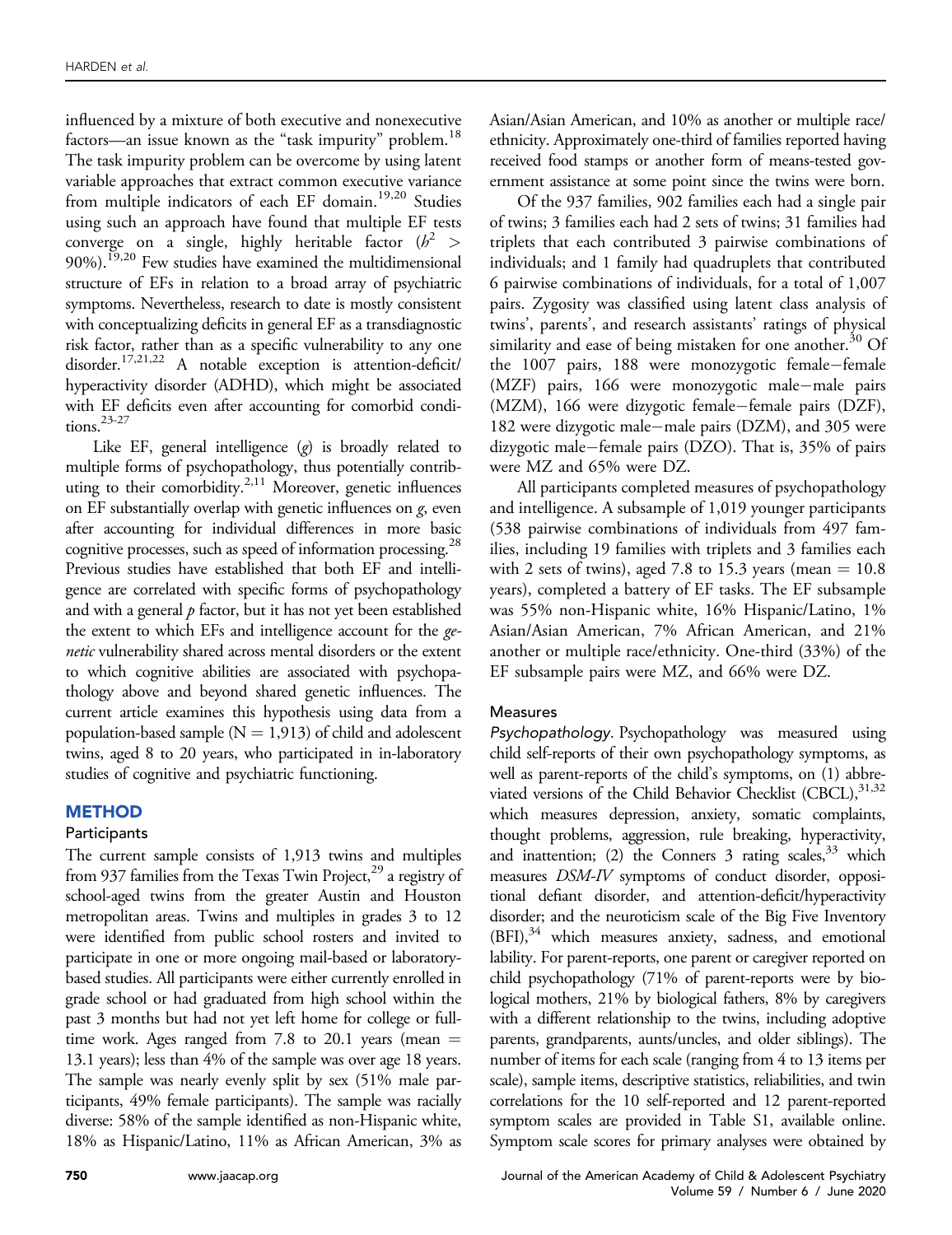averaging across nonmissing items; log-transforming to reduce positive skew, residualizing for sex, age, age-squared, and dummy-coded race/ethnic group membership; and then standardizing the residuals. Scale scores were adjusted for covariates to prevent bias in behavioral genetic models.

Wechsler Abbreviated Scale of Intelligence-II. The Wechsler Abbreviated Scale of Intelligence-II (WASI-II)<sup>35</sup> was administered to assess general intelligence. The WASI-II is normed for ages 6 through 89 and has a high shortterm test-retest correlation ( $r = .94$ ).<sup>35</sup> The assessment consists of Block Design and Matrix Reasoning subtests to assess visuospatial reasoning, and Vocabulary and Similarities subtests to assess verbal ability (descriptive statistics are provided in Table S2, available online). Visuospatial reasoning and verbal ability scales can be combined to form Full Scale IQ (FSIQ). FSIQ in the current sample reflects population norms (mean  $= 102.8$ , SD  $= 13.7$ ), indicating that the sample is representative of cognitive functioning in the US population.

Executive Functions. A 12-task battery was administered to measure four EF domains: (1) inhibition, the ability to stop or prevent a prepotent behavior; (2) switching, the ability to shift attention across task rules or stimulus features; (3) working memory, the ability to process and store information simultaneously; and (4) updating, the ability to monitor incoming stimuli and replace old information with new information. Descriptive statistics for EF variables are provided in Table S2, available online. Detailed descriptions of each EF task can be found elsewhere.<sup>[20,28](#page-9-12)</sup> A brief summary follows.

Inhibition was assessed using Animal Stroop,  $36$  Stop Signal, $37,38$  and Mickey (an anti-saccade paradigm<sup>39</sup>). For Stroop and Mickey tasks, inhibition cost was calculated as the difference in response times between inhibit and noninhibit trial types. For the Stop Signal task, "go" and "stop" trials were dynamically presented to estimate the speed with which a person could prevent a pre-potent response. Stop signal reaction time (SSRT) was calculated by Block scores were averaged, after excluding scores on the basis of consistent stop failures, misidentification of arrow direction, failure to respond to "go" trials, and low SSRTs.<sup>[40](#page-9-16)</sup>

Switching was assessed using Trail Making, Local-Global, and Plus-Minus tasks. $16,41$  Each task contained nonswitch trials (eg, connecting letters alphabetically in Trail Making) and switch trials (eg, connecting letters and numbers in an alternating fashion), and switching costs were measured using response time differences between trial types.

Working memory was assessed using Digit Span Backward, Symmetry Span, and Listening Recall.<sup>[42-44](#page-9-17)</sup> Tasks required storing and manipulating numerical, spatial, and verbal information, respectively. Number of items correctly recalled was the measure of performance.

Updating was assessed using 2-Back, Keeping Track, and Running Memory for Letters. [16,45,46](#page-9-0) While stimulus presentation continued, participants were asked to maintain the most recent stimuli from one or more specified sets in working memory. For the latter two tasks, performance was assessed as the number of items correctly recalled. For 2-Back, performance was assessed as the number of true matches minus false alarms (ie, incorrectly identifying nonmatches).

## Statistical Analyses

Zero-order correlations among all measures are provided in Table S3, available online. Data were analyzed using M*plus* version 7.1 (Muthén, Muthén, 1998–2015). For phenotypic analyses that treated each individual as a case, standard errors and model fit statistics were corrected for nesting within families using cluster robust standard errors. For behavioral genetic analyses, triplets were weighted 0.5 and quadruplets were weighted 0.33, to correct for each triplet's/ quadruplet's representation in more than one pair, and standard errors and model fit statistics were corrected for nesting of pairs within triplet and quadruplet sets using cluster robust standard errors. The fits for all reported models were good (root mean square error of approximation [RMSEA] < 0.08, standardized root mean square residual  $[\text{SRMR}]$  < 0.05, comparative fit index  $[\text{CFI}] > 0.90$ , Tucker-Lewis Index [TLI] > 0.90; fit statistics provided in Table S4, available online). To guard against false-positive results deriving from multiple testing, we used a false discovery rate correction (FDR) for 79 statistical tests and present q values (FDR-adjusted  $p$  values).<sup>[47](#page-9-18)</sup> Test results with a q value  $\langle .05 \rangle$  (corresponding to a p value  $\langle .017 \rangle$  are described as "significant."

We conducted four sets of analyses. First, we aimed to replicate previous work finding that a general factor,  $p$ , can represent covariation among symptoms of different forms of psychopathology. For each reporter separately, we fit a bifactor model that allowed each symptom scale to load on both a general  $p$  factor and on one or more domain-specific factors (Attention Problems, Externalizing, or Internalizing). Refined models added residual covariances as suggested by modification indices. (Structural models of psychopathology were adapted prior to incorporating cognitive measures, to minimize bias in the estimates of psychopathology-cognitive ability associations and their standard errors.) The bestfitting models for each reporter were then combined in a single model, to estimate correlations across reporters for the Internalizing, Externalizing, Attention Problems, and p factors, and for the residual variances in the observed symptom scales.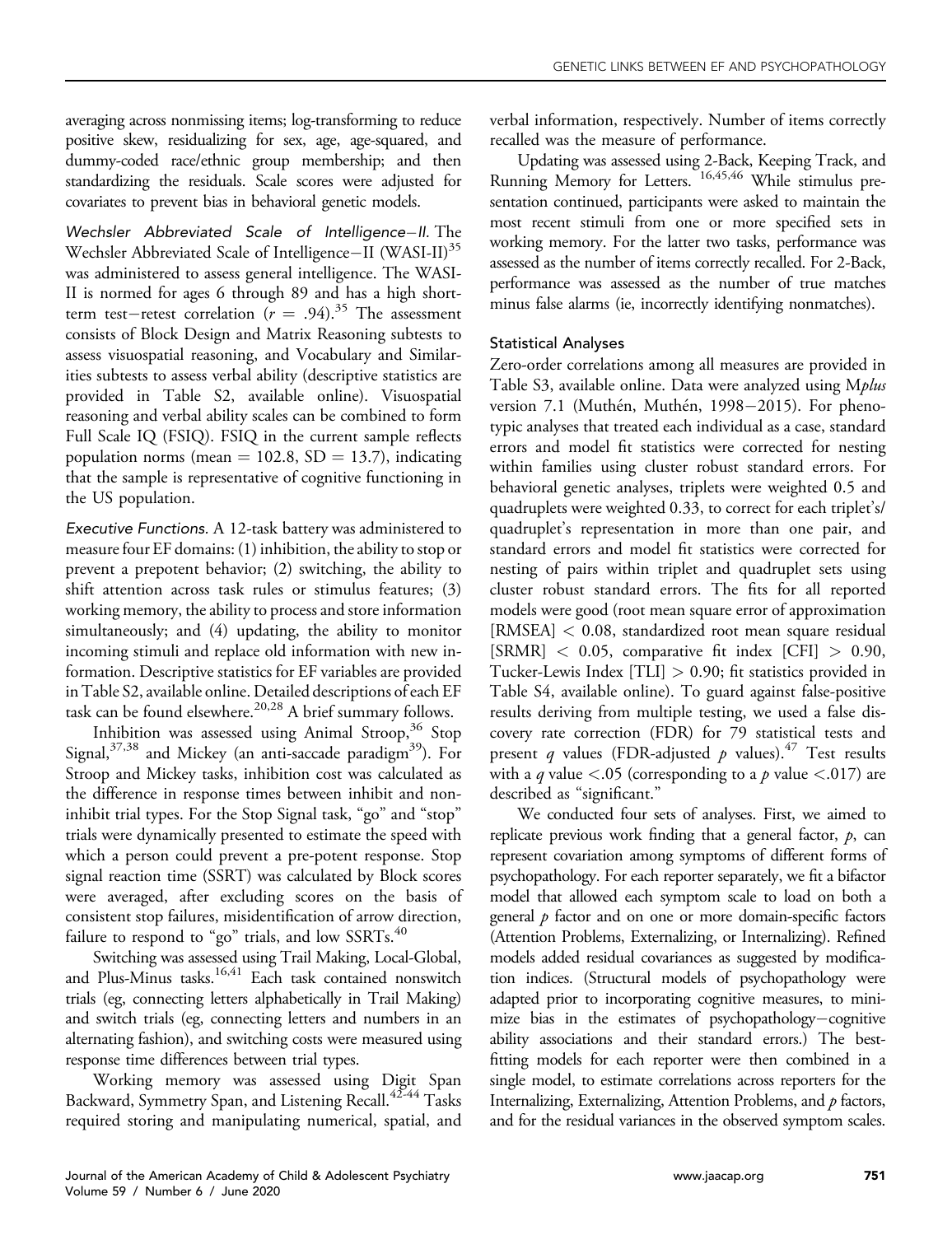Second, phenotypic associations with cognitive abilities were examined separately by reporter. WASI subtests were modeled as indicators of a  $g$  factor, with residual covariances estimated between the two verbal ability tests (Vocabulary and Similarities) and between the two visuospatial reasoning tests (Matrix Reasoning and Block Design) (see Table S5, available online). For latent factor models of  $g$ , subtest scores were residualized for age, sex, and race/ethnicity prior to model fitting. The hierarchical factor model of EFs was specified as in our previous publications with these data (Figure S1, available online).<sup>[20,28](#page-9-12)</sup> This factor structure has been found to be invariant across younger (<11 years old) versus older (>11 years old) participants.<sup>[20](#page-9-12)</sup> EF task scores were residualized for sex and race/ethnicity prior to model fitting. Sensitivity analyses probed whether there were nonlinear or domain-specific associations between cognitive abilities and p.

Third, we fit biometric models that use information on the relative similarity of MZ versus DZ twins to decompose the variances in and covariances among EF,  $g$ , and  $p$ .<sup>[48](#page-9-19)</sup> Biometric models capitalize on the difference in the genetic relationship between MZ twins and DZ twins, to decompose variation in a phenotype into three latent components. A, or additive genetic variation, reflects the extent to which more genetically similar people (MZ twins versus DZ twins) are more phenotypically similar. The ratio of A variance to the total variance in a phenotype is its heritability  $(h^2)$ . C, or shared environmental variation, reflects the extent to which children raised in the same home are phenotypically similar, regardless of their genetic relationship. Finally,  $E$  variance reflects the extent to which even MZ twins differ in their phenotypes. The biometric models fit in this paper were applied to latent variables, so E does not reflect MZ differences due to measurement error.

Previous analyses of EF in this sample found that shared environmental (C) influences on EF (at all levels of the hi-erarchical model) were negligible and could be omitted.<sup>[20,28](#page-9-12)</sup> As preliminary analyses, we fit separate biometric models to data on (1) general intelligence, (2) parent-reported psychopathology, and (3) self-reported psychopathology. Best-fitting biometric models were then combined in pairwise models that estimated the genetic and environmental correlations between  $p$  (self- and parent-reported) and cognitive abilities  $(g \text{ and } EF)$ .

#### RESULTS

#### A Transdiagnostic Dimension of Psychopathology Captures Substantial Symptom Variation and Converges Across Reporters

Results from the p-factor models indicate that up to half of the variance in each scale was general across psychopathology domains rather than unique [\(Figure 1](#page-4-0)). All factor

loadings were significantly different from zero (Tables S6 and S7, available online). Model fit was improved by allowing for residual covariances between self-reported CBCL Rule-Breaking and Conners' Conduct Disorder and between parent-reported CBCL Withdrawn symptoms and Conners' ADHD Hyperactivity. Agreement between children and their parents was moderate at the factor level (all  $p$  values <.0005,  $q$  values <0.002) [\(Figure 2\)](#page-5-0): Internalizing  $r = 0.47$  (SE = 0.04); Externalizing  $r = 0.43$ (SE = 0.05); Attention Problems  $r = 0.51$  (SE = 0.06), *p*-factor  $r = 0.40$  (SE = 0.03). Relative to parent–child agreement at the factor level, parent-child correlations for residual variances were minimal (median  $= 0.10$ ) ([Figure 2;](#page-5-0) Table S8, available online).

### Youth With Higher Cognitive Abilities Have Lower Transdiagnostic Vulnerability to Psychopathology

General Intelligence. There was a negative association between p and g (parent-report:  $r = -0.21$ , SE = 0.04,  $p < .0005$ ,  $q = 0.002$ ; self-report:  $r = -0.21$ , SE = 0.04,  $p < .0005$ ,  $q = 0.002$ ). When restricting the analysis to the younger subsample for whom EF data were also available, this correlation was unchanged (parent-report:  $r = -0.23$ ,  $SE = 0.05, p < .0005, q = 0.002$ ; self-report:  $r = -0.21$ ,  $SE = 0.05$ ,  $p < .0005$ ,  $q = 0.002$ ).

Illustrating this association using FSIQ bins [\(Figure 3](#page-5-1)) suggested reporter-specific nonlinearity in the relationship between  $g$  and  $p$ : Parent-reported psychopathology was particularly elevated for children with very low intelligence (FSIQ < 80), but this elevation was not evident in the children's own reports of psychopathology. Modeling this nonlinear association with a quadratic regression in the full sample revealed evidence for a quadratic effect of g on parent-reported  $p$  (linear  $\beta\!=\!-0.24$ , SE  $=0.048$ ,  $p$   $<$  .0005; quadratic  $\beta\!=\!0.13$ , SE  $=$ 0.05,  $p = .007$ ,  $q = 0.024$ ). In contrast, there was no evidence for a quadratic relationship between  $g$  and child-reported  $p$ (linear  $\beta = -0.22$ , SE = 0.04,  $p < .0005$ ; quadratic  $\beta = 0.02$ ,  $SE = 0.041$ ,  $p = 0.64$ ,  $q = 0.77$ ).

Despite the broad age range of the sample, there was no evidence for an interaction between  $g$  and age in predicting either parent-reported  $p$  ( $\beta = -0.010$ , SE = 0.012,  $p = .432$ ,  $q = 0.614$  or self-reported p  $(\beta = -0.013, \text{ SE} = 0.013, p = .316, q = 0.52)$ . Subsequent models tested whether, above and beyond the general tendency for more intelligent youth to have a lower vulnerability to psychopathology, intelligence was uniquely associated with certain symptom domains. For parent-reported symptoms, higher  $g$  was uniquely associated only with lower Attention Problems ( $\beta = -0.185$ ,  $SE = 0.050, p < .0005, q = 0.002$ . For self-reported symptoms, higher g was uniquely associated with higher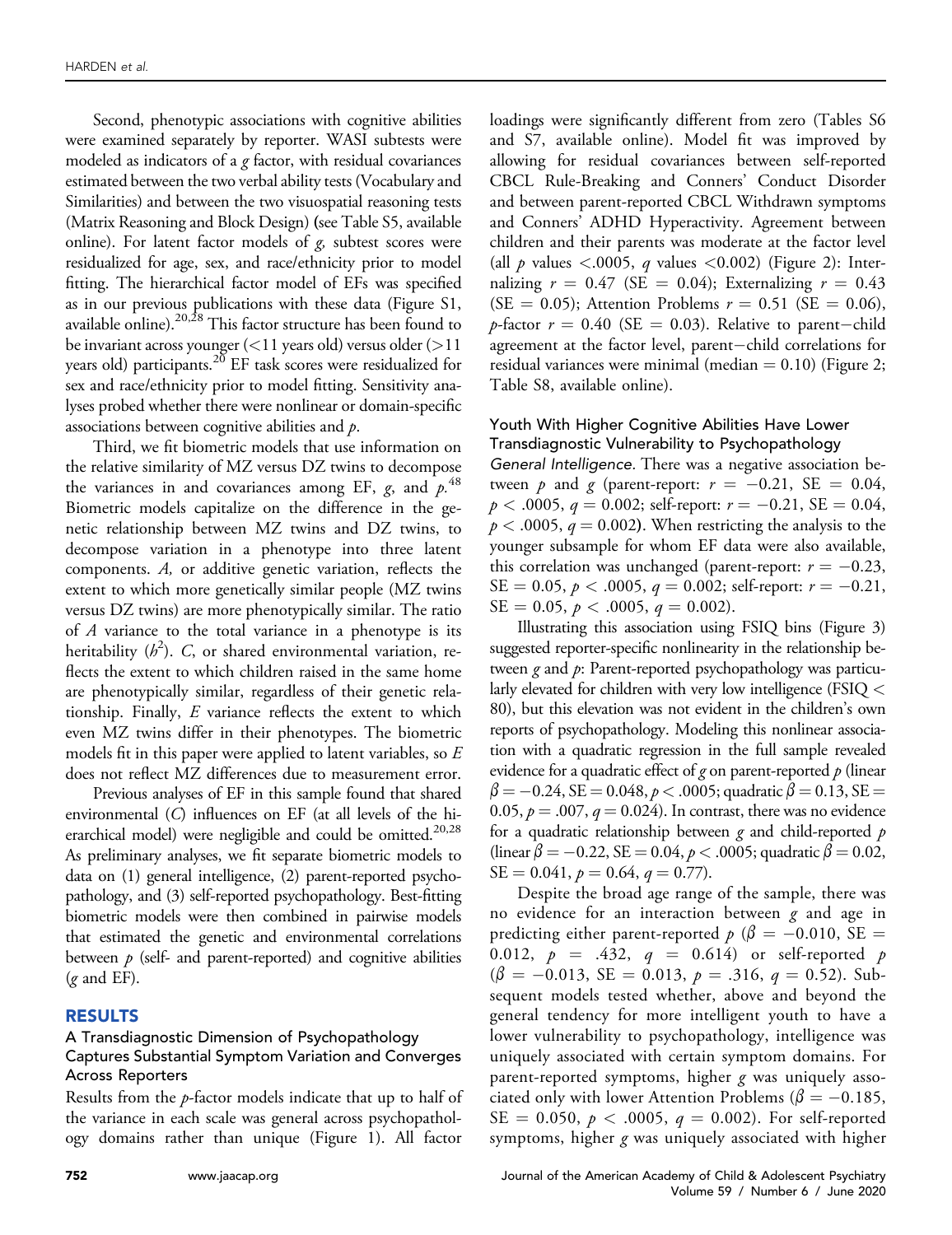<span id="page-4-0"></span>

Note: (A) Parent-reported psychopathology. (B) Self-reported psychopathology. Proportion of variance calculated from results of bifactor models. The variance in each symptom scale is divided into 3 components: (1) shared with all other forms of psychopathology (p); (2) shared with other symptom scales within the internalizing domain; and (3) unique to that particular symptom scale. Between 20% and 50% of the variance in each symptom scale was attributable to the p factor. Factor-loading estimates can be found in Tables S5 and S6, available online. ADHD-H = attention-deficit/hyperactivity disorder-hyperactive symptoms; ADHD-I = attention-deficit/hyperactivity disorder-inattention symptoms;  $CD =$  conduct disorder;  $ODD =$  oppositional defiant disorder; Please note color figures are available online.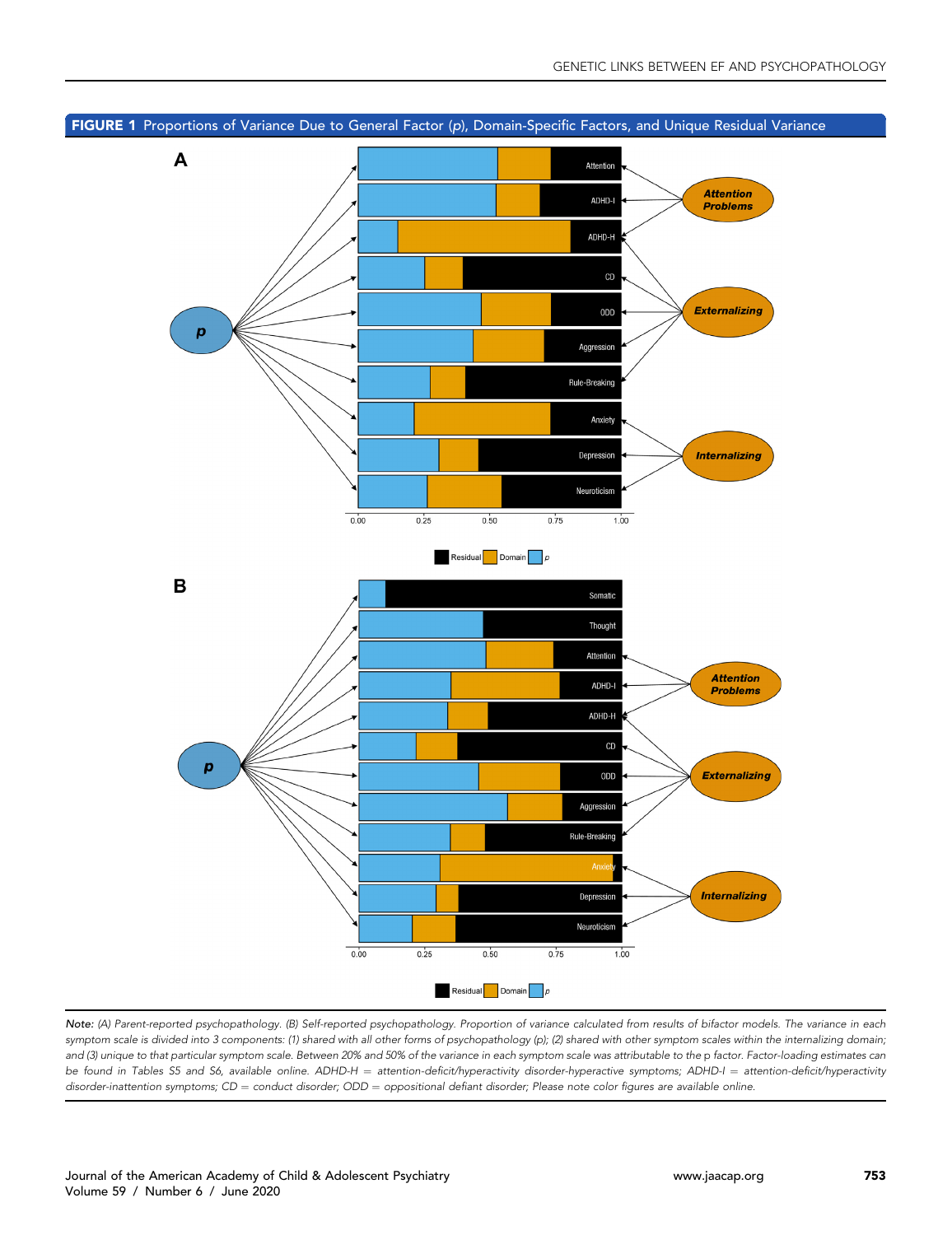

## <span id="page-5-0"></span>FIGURE 2 Correlations Between Parent-Reported and Self-

Note: Parents and their children showed moderate agreement on whether the child was experiencing psychopathology in general but modest agreement regarding specific symptom scales. Bands represent 95% CIs around the point estimates of parent-child correlations. Estimates also reported in Table S7, available online.  $ADHD =$  attention-deficit/hyperactivity disorder;  $ADHD-H =$  attentiondeficit/hyperactivity disorder-hyperactive symptoms; ADHD-I = attention-deficit/ hyperactivity disorder-inattention symptoms;  $BFI = Big Five Inventory; CBCL =$ Child Behavior Checklist;  $CD =$  conduct disorder; Please note color figures are available online.

Internalizing ( $\beta = 0.112$ , SE = 0.046,  $p = .016$ ,  $q =$ 0.049). Finally, sensitivity analyses indicated that visuospatial reasoning and verbal ability had equivalent associations with  $p$  and with specific symptom domains (Table S9, available online).

Executive Functions. Youth with better overall EF had a lower general vulnerability to psychopathology (parentreport:  $r = -0.26$ ,  $SE = 0.05$ ,  $p < .0005$ ,  $q = 0.002$ ; selfreport:  $r = -0.29$ , SE = 0.04,  $p < .0005$ ,  $q = 0.002$ ). As with g, we tested for nonlinear associations between EF and  $p$  using a quadratic model. There was a significant linear  $(\beta = -0.41, \text{ SE} = 0.06, p < .0005)$  and quadratic  $(\beta =$ 0.24, SE = .05,  $p < .0005$ ,  $q = 0.002$ ) association between EF and parent-reported  $p$ , such that the strongest relationships with psychopathology were observed for the low range of EF abilities. In contrast, the relationship between EF and self-reported psychopathology was only linear (linear  $\beta = -0.28$ , SE = 0.05, p < .0005; quadratic  $\beta = -0.001$ ,  $SE = 0.03$ ,  $p = .99$ ,  $q = 0.995$ ). There was no significant evidence for an interaction between EF and age in predicting either parent-reported  $p(\beta = -0.010, \text{SE} = 0.032,$  $p = .753$ ,  $q = 0.859$ ) or self-reported  $p (\beta = 0.053, SE = 1)$ 0.023,  $p = .023$ ,  $q = 0.065$ ).

As was observed for g, models testing unique associations with symptom domains found evidence that parent-

<span id="page-5-1"></span>

Note: Children experienced fewer symptoms of psychopathology with increasing intelligence. Lines represent 95% CIs around the means. Factor mean fixed to 0 in average IQ category (100–110) for model identification. FSIQ = Full Scale Intelligence Quotient. Please note color figures are available online.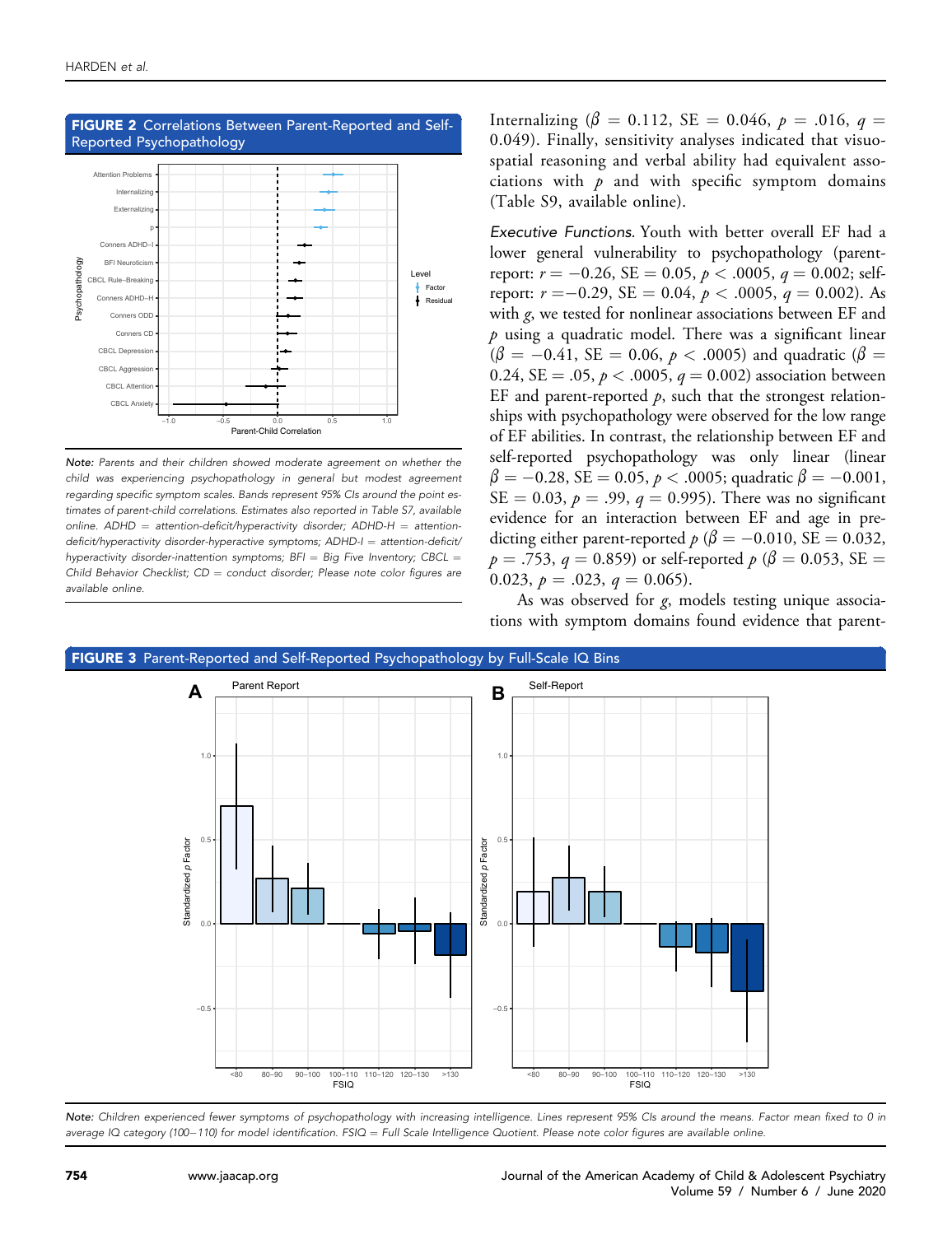

<span id="page-6-0"></span>FIGURE 4 Genetic and Environmental Associations Among p, g, and Executive Functions

Note: Cognitive abilities are associated with lower psychopathology due to correlated genetic influences but remain associated even comparing within monozygotic twin pairs (nonshared environmental correlations). Error bars show 95% CIs. Env = environment;  $g =$  general intelligence;  $p =$  general factor of psychopathology. Please note color figures are available online.

reported Attention Problems had a unique negative association with general EF ( $r = -0.185$ , SE  $= 0.068$ ,  $p =$ .007,  $q = 0.024$ ). There were no significant unique associations between general EF and any domain-specific factor of self-reported psychopathology. Finally, in each of four separate models, general EF and one domain-specific EF factor were entered as simultaneous predictors of the psychopathology factors. No domain-specific EF factor predicted any form of psychopathology, either self- or parentreported, above and beyond the effect of general EF (all  $p$ values >.05, all *q* values > 0.14).

## Genetic Influences on Cognitive Abilities Confer Transdiagnostic Vulnerability to Psychopathology

Results from biometric models of each phenotype are shown in Figures S1 to S4, available online. At the level of the latent construct, all phenotypes showed substantial heritability  $(h^2)$ : EF = 92%;  $g = 86\%$ , parent-reported  $p = 72\%$ , selfreported  $p = 49\%$ ). These heritability estimates are higher than commonly reported in the twin literature because they decompose variation in latent factors, and so are now downwardly biased by measurement error.<sup>49</sup> As shown in [Figure 4](#page-6-0), there were negative and significant genetic correlations between EF and  $p$  (self-report:  $r_A = -0.38$ , SE = 0.09,  $p < .0005, q = 0.002$ ; parent-report:  $r_A = -0.25, SE =$ 0.09,  $p = .004$ ,  $q = 0.016$ ) and between g and p (self-report:  $r_A = -0.24$ , SE = 0.10,  $p = .008$ ,  $q = 0.026$ ; parent-report:  $r_{\rm A} = -0.20$ , SE = 0.07,  $p = .013$ ,  $q = 0.041$ ).

In addition, even though MZ twins differed only modestly in their EF, as represented by the nonshared environmental component of variance ( $e^2 = 8\%$ ), these within-MZ-twin pair differences were reliably associated with differences in parent-reported and self-reported psychopathology, as indicated by the significant nonshared environmental correlations between EF and p-factors (selfreport:  $r_{\rm E} = -0.61$ , SE = 0.20,  $p = .003$ ,  $q = 0.012$ ; parent-report:  $r_e = -0.63$ , SE = 0.23,  $p = .005$ ,  $q =$ 0.019). This result indicates that the inverse relation between EF and psychopathology is not entirely due to genetic influences on both sets of phenotypes. In contrast to what was observed for EF, the nonshared environmental correlations with g were not reliably different from zero (parentreport:  $r_{\rm E} = -0.33$ ,  $\rm SE = 0.16$ ,  $p = .041$ ,  $q = 0.108$ ; self-report:  $r_{\rm E} = -0.34$ , SE = 0.14,  $p = .018$ ,  $q = 0.053$ ). That said, given the high heritability of general EF, the phenotypic associations between cognitive abilities and  $p$ were primarily genetically mediated.

### **DISCUSSION**

In a population-based sample of child and adolescent twins, we investigated associations between EFs, general intelligence (g), and a transdiagnostic vulnerability to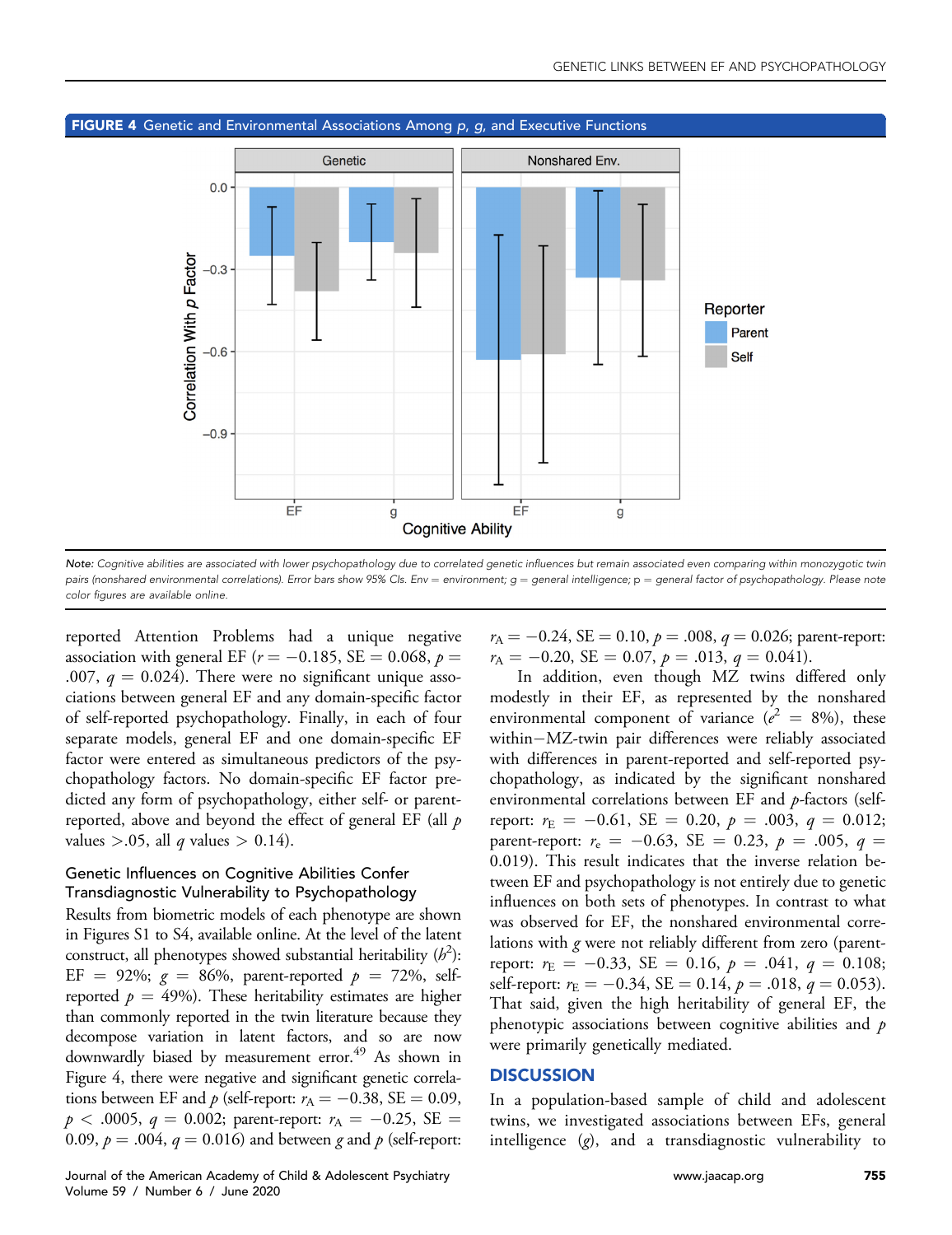symptoms of internalizing, externalizing, and attentiondeficit psychopathology  $(p)$ . Relations with  $p$  were highly consistent across cognitive abilities, and the pattern of genetic correlations was pervasive across all investigated forms of psychopathology. Thus, just as previous epidemiological work has established lower childhood cognitive ability as a robust risk factor for medical disease across the lifespan, $50$  our findings extend this pattern of disease sequelae of low childhood cognitive abilities to symptoms of psychopathology distributed across a broad range of domains.

The inverse phenotypic associations between cognitive abilities and  $\dot{p}$  were evident across the full range of the ability distribution and were primarily the result of overlapping genetic etiology. That is, genetic variants related to low EF and low general intelligence also confer general vulnerability to a child and adolescent psychiatric symptomology. Insights from molecular genetic research will further advance understanding of the mechanisms that generate genetic correlations between mental health and cognitive abilities. First, as genetic discoveries from genomewide association studies (GWAS) of psychiatric disorders and cognitive abilities continue to accelerate, methods that leverage GWAS summary statistics to test directional causal hypotheses will become more powerful.<sup>51-53</sup> Second, polygenic scores, in combination with well-phenotyped longitudinal data from child and adolescent samples, would allow researchers to trace how genetic risk for adult psychiatric disorders is prospectively associated with the development of cognitive abilities, and similarly how genetic risks for low cognitive ability is associated with the emergence of mental health problems.<sup>54</sup>

High cognitive ability has been proposed to index an individual's "system integrity," that is, the overall quality of the body's physiological functioning at the intracellular, cellular, or visceral levels that contributes to the general ability of an organism to resist disease and respond to environmental challenges.<sup>[55](#page-9-24)</sup> Such a perspective is consistent with a "watershed" model of genetic architecture,<sup>56</sup> which positions complex, integrative traits such as psychiatric diseases and intelligence as "downstream" phenotypes that are influenced by multiple, progressively narrow "upstream" processes (as in tributaries to a river). Not only are complex traits thus expected to be highly polygenic, as variants affecting the function of any upstream process will ultimately affect a complex emergent system, but each upstream process is also expected to contribute to multiple complex downstream traits, resulting in widespread pleiotropy.

The relationship between cognitive abilities and psychopathology might therefore not involve a direct causal or mechanistic relationship between the two: rather, both might be complex representations of brain function that have overlapping genetic etiologies because they rely on similar physiological functions. As a specific example, the CADM2 gene encodes the cell adhesion molecule 2, which is involved in cells attaching to other cells and is critical for the organization of neuronal synapses. This "upstream" process (cell adhesion) is relevant for an array of complex phenotypes, and GWAS have found associations between CADM2 variants and age at first sexual intercourse, body mass index, cannabis use, educational attainment, hyperactivity, longevity, risk-taking propensity, and processing speed[.57](#page-9-26)–<sup>63</sup>

Alternatively, there might be causal effects of lower cognitive function on risk for mental health problems. Cognitive models of depression emphasize difficulties with redirecting attention away from negative stimuli, failures to incorporate new information into negative cognitive schemas, and biased memory for negative information.<sup>64</sup> Many of these cognitive processes are now recognized to be transdiagnostic,<sup>[65](#page-9-28)</sup> leading to so-called "unified" treatment protocols for emotional disorders, which aim to build cognitive flexibility (eg, learning new ways to appraise emotion-relevant information) and inhibitory control (eg, stopping emotion-driven behaviors, including avoidance), regardless of specific diagnosis.<sup>66,67</sup> One possibility, then, is that individuals who have more adept executive functioning and abstract reasoning in "cold" contexts (ie, contexts lacking affective information) also have stronger cognitive skills in the face of emotion regulation demands. Reciprocal effects—in which psychopathology impairs cognitive development or performance on cognitive tests—are also plausible. The significant nonshared environmental correlation is consistent with a causal effect of psychopathology on EF and/or of EF on psychopathology,<sup>[68](#page-9-30)</sup> but could also result from both phenotypes being caused by the same set of unique environmental impacts.

We modeled both cognitive abilities and psychopathology using latent factors for the purposes of obtaining a parsimonious representation of the multivariate covariance structure of the respective constellations of phenotypes. By implementing latent factor modeling, we do not automatically presume that the factors are real or etiologically homogeneous. With respect to psychiatric comorbidity, the  $p$ factor could represent a coherent underlying entity that confers vulnerability to a wide variety of psychiatric symptoms, or it could just as plausibly be a statistical placeholder for an emergent pattern of the correlations that arise from, for example, mutual causation between symptoms.<sup>[69](#page-9-31)</sup> We take an agnostic approach here and treat  $p$  as a parsimonious statistical summary of a complex pattern of widespread covariation between psychiatric symptoms: "Factors may or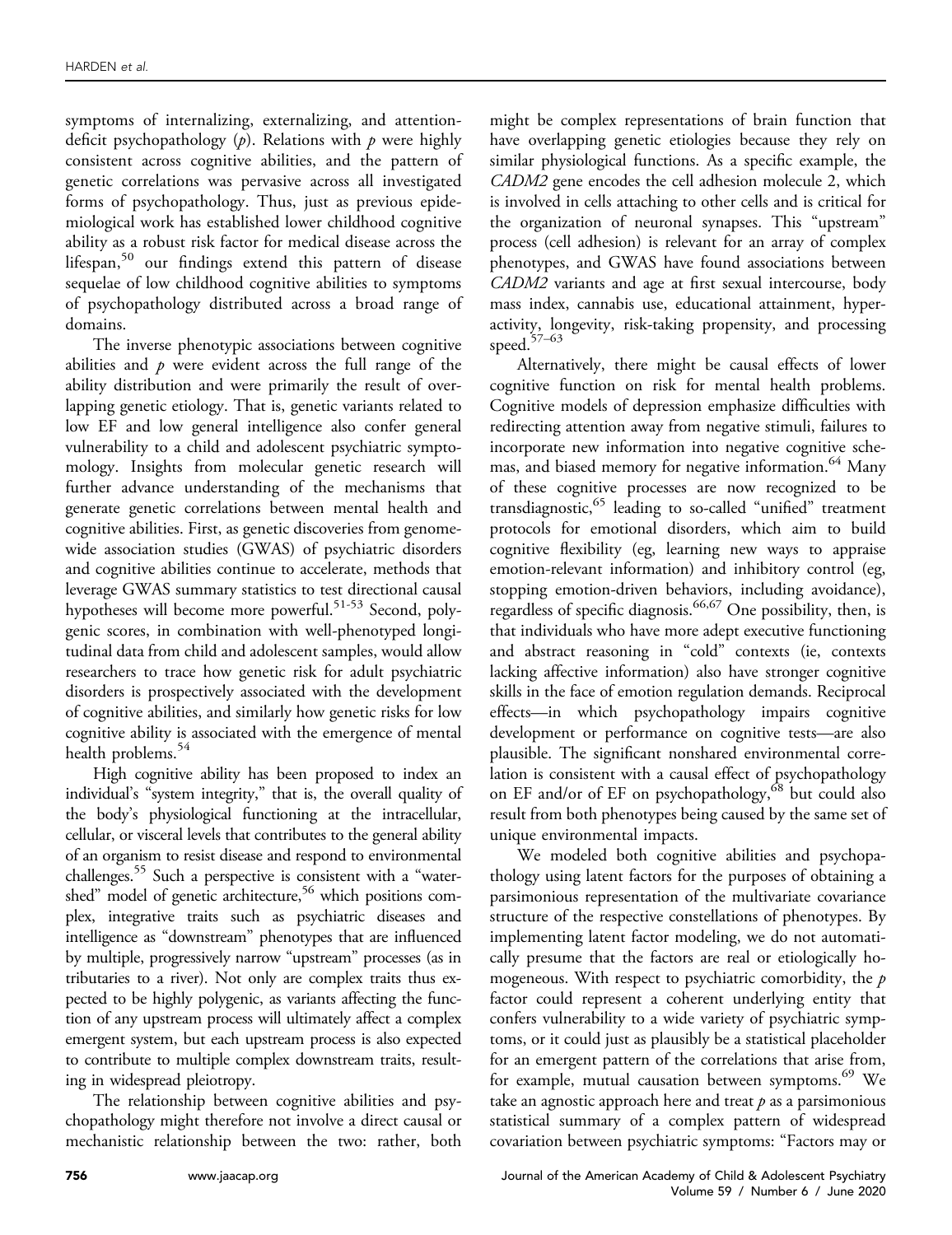may not be weighted with surplus meaning. Certainly, when they are regarded as 'real dimensions' a great deal of surplus meaning is implied, and the interpreter must shoulder a substantial burden of proof. The alternative view is to regard factors as defining a working reference frame, located in a convenient manner in the 'space' defined by all behaviors of a given type" (p  $277-278$ ).<sup>70</sup>

The  $p$  factor defined in this study captures continuous variation in psychopathology symptoms in the general population, but some forms of childhood psychopathology (eg, autism spectrum disorders, Tourette syndrome, and other tic disorders) were not assessed. Whether the results observed here generalize across all disorders and across the full range of clinical severity has not yet been established. In addition, although we controlled for mean differences between race/ ethnic groups in study variables, it is not yet clear whether the pattern of associations seen in the combined, ethnically diverse sample generalizes to all racial/ethnic groups.

One strength of this study was its use of multiple reporters for psychopathology symptoms. Overall, children and parents agreed moderately regarding whether children were generally experiencing emotional and behavioral problems, but they agreed minimally on specific symptoms scales. The correlation between the parent-reported and child-reported  $p$  factors was 0.40, which mirrors the global meta-analytic estimate for parent-child agreement on CBCL total scores  $(r = 0.41).$ <sup>71</sup> Although parents and children have unique perspectives on child psychopathology, the pattern of results was consistent across reporters, with two notable exceptions. First, parent-reported psychopathology was particularly elevated for children with low IQ, but this exacerbation of the intelligence-psychopathology association was not observed for child-reported psychopathology. Second, both EF and intelligence were associated with parent-reported attention problems, but not child-reported attention problems, above and beyond their relationship with  $p$ . These discrepancies between parent-reported and self-reported psychopathology at

#### REFERENCES

- <span id="page-8-0"></span>1. Krueger RF, Eaton NR. Transdiagnostic factors of mental disorders. World Psychiatry. 2015;14:27-29.
- <span id="page-8-1"></span>2. Caspi A, Houts RM, Belsky DW, et al. The p factor. Clin Psychol Sci. 2014;2:119-137.
- 3. Carragher N, Krueger RF, Eaton NR, Slade T. Disorders without borders: current and future directions in the meta-structure of mental disorders. Soc Psychiatry Psychiatr Epidemiol. 2015;5:339-350.
- <span id="page-8-2"></span>4. Lahey BB, Van Hulle CA, Singh AL, Waldman ID, Rathouz PJ. Higher-order genetic and environmental structure of prevalent forms of child and adolescent psychopathology. Arch Gen Psychiatry. 2011;68:181-189.
- 5. Murray AL, Eisner M, Ribeaud D. The development of the general factor of psychopathology p factor through childhood and adolescence. J Abnorm Child Psychol. 2016; 44:1573-1586.
- 6. Patalay P, Fonagy P, Deighton J, Belsky J, Vostanis P, Wolpert M. A general psychopathology factor in early adolescence. Br J Psychiatry. 2015;207:15-22.
- 7. Pettersson E, Larsson H, Lichtenstein P. Common psychiatric disorders share the same genetic origin: a multivariate sibling study of the Swedish population. Mol Psychiatry. 2016;21:717-721.

Journal of the American Academy of Child & Adolescent Psychiatry [www.jaacap.org](http://www.jaacap.org) 757 Volume 59 / Number 6 / June 2020

the low end of child intelligence might result from children with low cognitive abilities having poor insight into their own functioning.

The current study has several other notable strengths, including its large, population-based, genetically informative sample and its comprehensive, in-laboratory battery of cognitive tests. We find that performance on tests of EF and general intelligence indexes an underlying genetic signal that is related to risk for psychopathology, even at an age  $(8-13)$ years) when children have not yet passed through the peak period of risk for the onset of mental health problems. Accordingly, measures of EF and  $g$  hold promise as prospective predictors of the future onset of psychopathology as youth mature through adolescence and young adulthood. Evaluating this possibility will require genetically informative longitudinal studies that track the emergence of psychopathology in youth in relation to variation in childhood EFs.

Drs. Harden, Mann, Church, Tucker-Drob, Mss. Engelhardt, Patterson, Savicki, Thibodeaux, Freis, and Mr. Grotzinger are with the University of Texas at Austin. Dr. Tackett is with Northwestern University, Evanston, Illinois.

Drs. Harden and Tucker-Drob are Faculty Research Associates of the Population Research Center at the University of Texas at Austin, which is supported by a grant, 5-R24-HD042849, from the Eunice Kennedy Shriver National Institute of Child Health and Human Development (NICHD). Drs. Harden and Tucker-Drob are also supported by Jacobs Foundation Research Fellowships. This research was supported by the National Institutes of Health grant R01HD083613.

Drs. Harden and Tucker-Drob served as the statistical experts for this research.

The authors gratefully acknowledge all participants and members of the Texas Twin Project.

Disclosure: Drs. Harden, Engelhardt, Mann, Tackett, Church, Tucker-Drob, Mss. Patterson, Savicki, Thibodeaux, Fries, and Mr. Grotzinger have reported no biomedical financial interests or potential conflicts of interest.

Correspondence to Kathryn Paige Harden, PhD, Department of Psychology, University of Texas at Austin, 108 E. Dean Keeton Stop #A8000, Austin, TX 78712; e-mail: [harden@utexas.edu](mailto:harden@utexas.edu)

0890-8567/\$36.00/@2019 Published by Elsevier Inc. on behalf of the American Academy of Child and Adolescent Psychiatry.

<https://doi.org/10.1016/j.jaac.2019.05.006>

- 8. Stochl J, Khandaker GM, Lewis G, et al. Mood, anxiety and psychotic phenomena measure a common psychopathological factor. Psychol Med. 2015;45:1483-1493.
- 9. Tackett JL, Lahey BB, van Hulle C, Waldman I, Krueger RF, Rathouz PJ. Common genetic influences on negative emotionality and a general psychopathology factor in childhood and adolescence. J Abnorm Psychol. 2013;122:1142-1153.
- 10. Caspi A, Moffitt TE. All for one and one for all: mental disorders in one dimension. Am J Psychiatry. 2018;175:831-844.
- 11. Neumann A, Pappa I, Lahey BB. Single nucleotide polymorphism heritability of a general psychopathology factor in children. J Am Acad Child Adolesc Psychiatry. 2016; 55:1038-1045.
- 12. Grotzinger AD, Rhemtulla M, de Vlaming R, et al. Genomic SEM provides insights into the multivariate genetic architecture of complex traits. bioRxiv. Cold Spring Harbor Laboratory; 2018. [https://doi.org/10.1101/305029.](https://doi.org/10.1101/305029)
- 13. Smoller JW, Andreassen OA, Edenberg HJ, Faraone SV, Glatt SJ, Kendler KS. Psychiatric genetics and the structure of psychopathology. Mol Psychiatry. 2019;24: 409-420.
- <span id="page-8-3"></span>14. Diamond A. Executive functions. Annu Rev Psychol. 2013;64:135-168.

Accepted May 10, 2019.